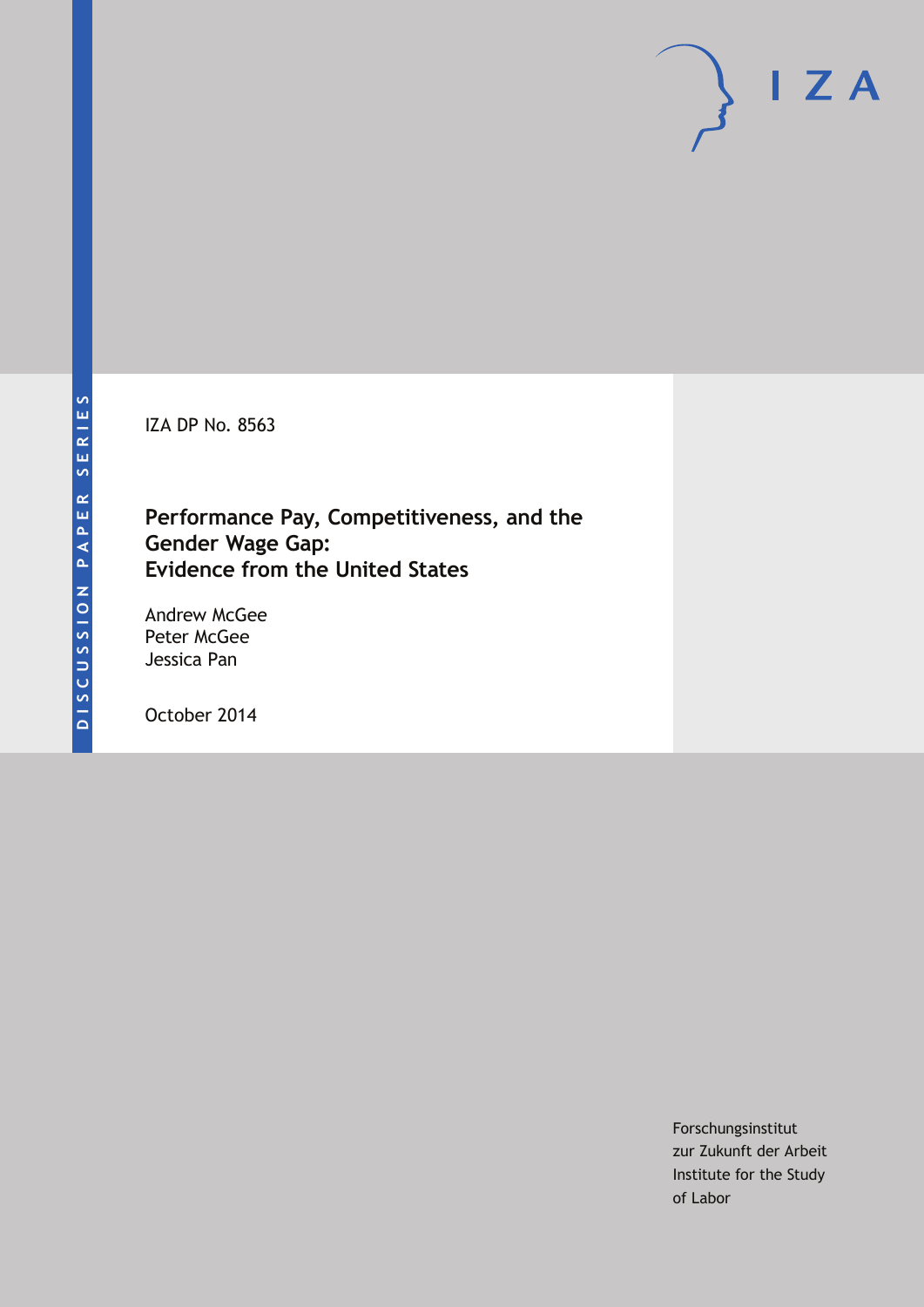# **Performance Pay, Competitiveness, and the Gender Wage Gap: Evidence from the United States**

## **Andrew McGee**

*Simon Fraser University and IZA*

### **Peter McGee**

*National University of Singapore*

## **Jessica Pan**

*National University of Singapore*

Discussion Paper No. 8563 October 2014

IZA

P.O. Box 7240 53072 Bonn **Germany** 

Phone: +49-228-3894-0 Fax: +49-228-3894-180 E-mail: [iza@iza.org](mailto:iza@iza.org)

Any opinions expressed here are those of the author(s) and not those of IZA. Research published in this series may include views on policy, but the institute itself takes no institutional policy positions. The IZA research network is committed to the IZA Guiding Principles of Research Integrity.

The Institute for the Study of Labor (IZA) in Bonn is a local and virtual international research center and a place of communication between science, politics and business. IZA is an independent nonprofit organization supported by Deutsche Post Foundation. The center is associated with the University of Bonn and offers a stimulating research environment through its international network, workshops and conferences, data service, project support, research visits and doctoral program. IZA engages in (i) original and internationally competitive research in all fields of labor economics, (ii) development of policy concepts, and (iii) dissemination of research results and concepts to the interested public.

IZA Discussion Papers often represent preliminary work and are circulated to encourage discussion. Citation of such a paper should account for its provisional character. A revised version may be available directly from the author.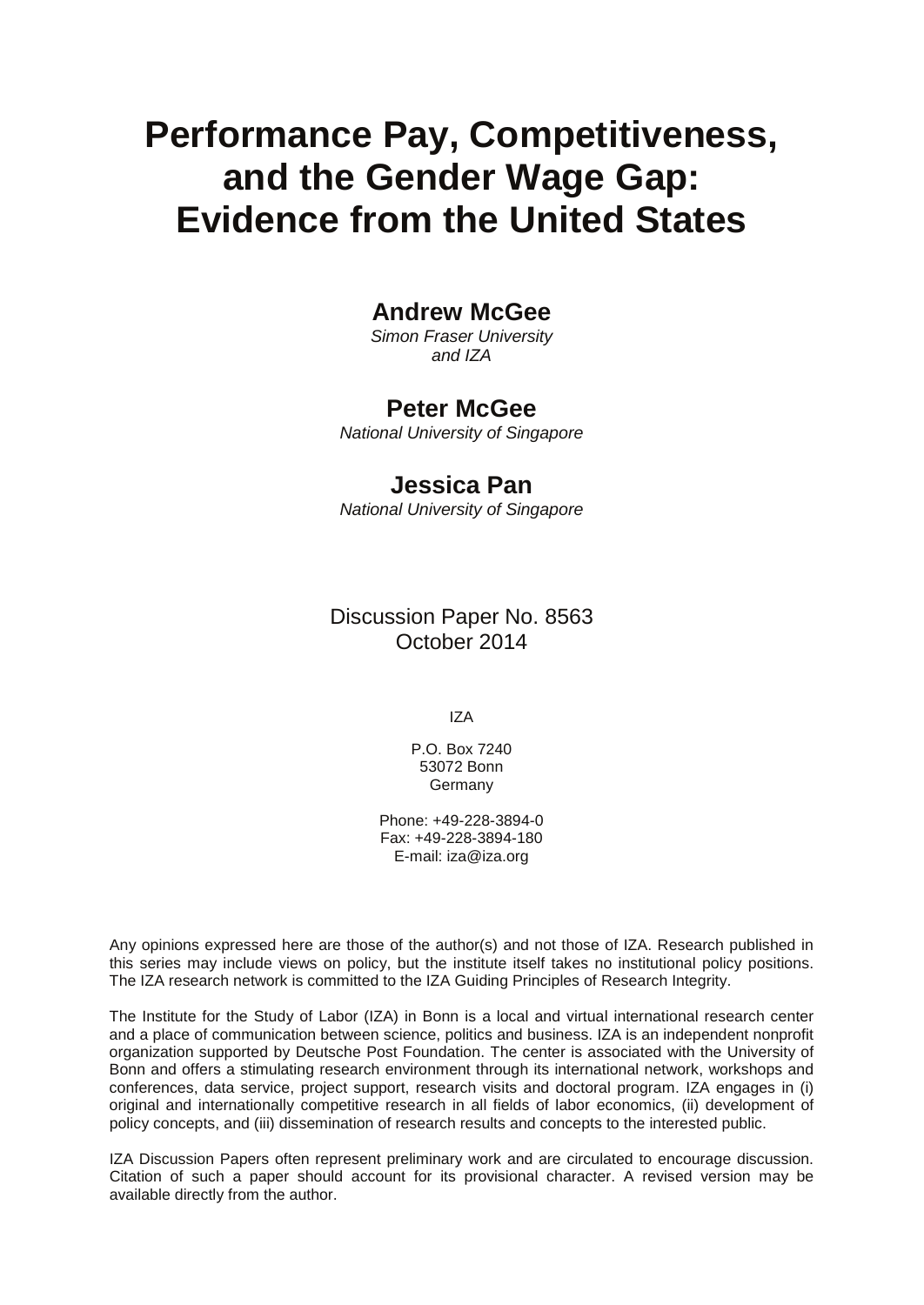IZA Discussion Paper No. 8563 October 2014

# **ABSTRACT**

## **Performance Pay, Competitiveness, and the Gender Wage Gap: Evidence from the United States**

Evidence that women are less likely to opt into competitive compensation schemes in the laboratory has generated speculation that a gender difference in competitiveness contributes to the gender wage gap. Using data from the NLSY79 and NLSY97, we show that women are less likely to be employed in jobs using competitive compensation. The portion of the gender wage gap explained by gender segregation in compensation schemes is small in the NLSY79 but somewhat larger in the NLSY97 – suggesting an increasing role for competitiveness in explaining the gender wage gap.

JEL Classification: J16, A12

Keywords: gender wage gap, competitiveness, performance pay

Corresponding author:

Andrew McGee Department of Economics Simon Fraser University 8888 University Drive Burnaby, BC V5A 1S6 Canada E-mail: [andrew\\_mcgee@sfu.ca](mailto:andrew_mcgee@sfu.ca)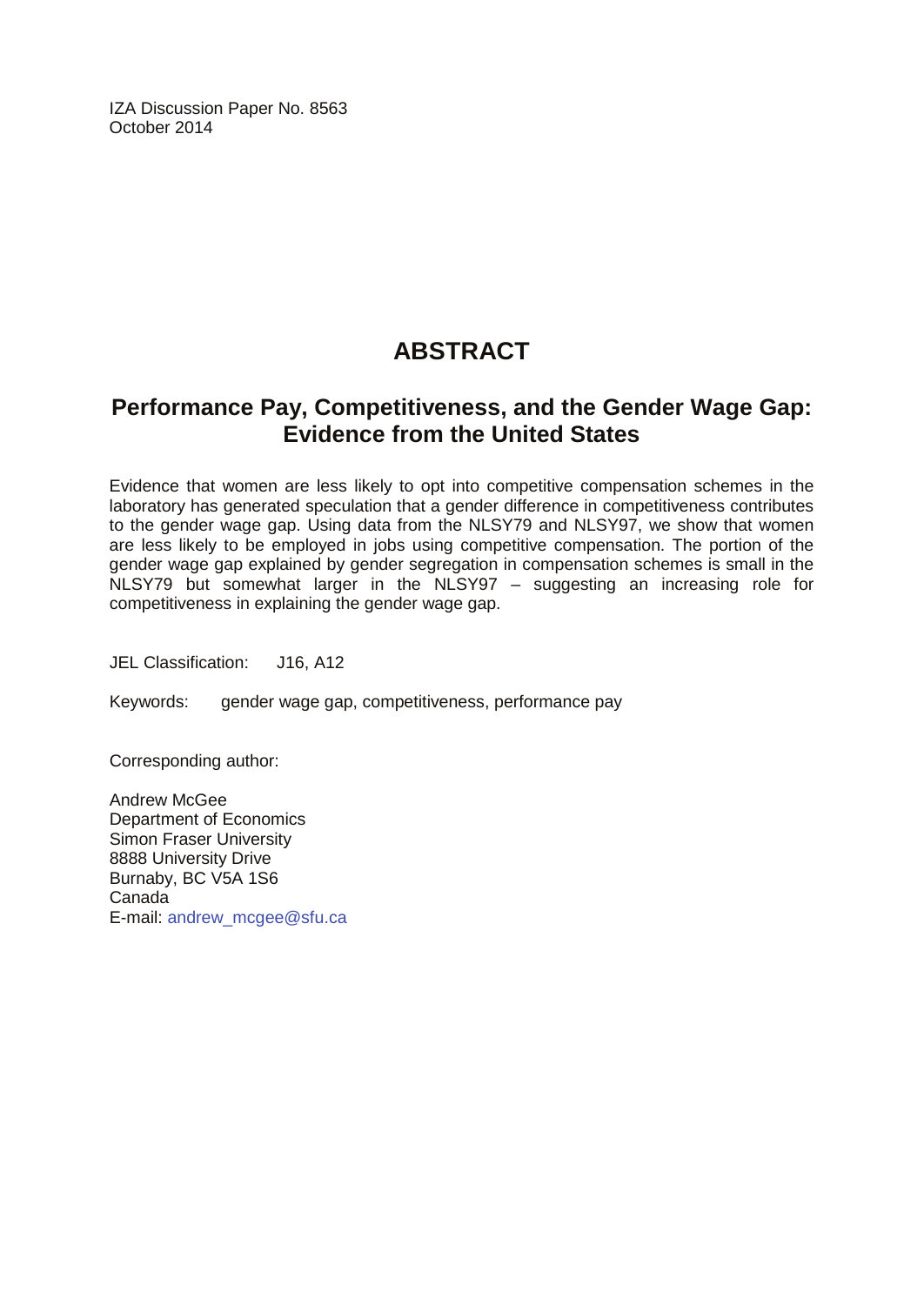#### **I. Introduction**

Laboratory findings that women are less likely than men to opt into competitive environments have led to speculation that a gender difference in competitiveness contributes to the gender wage gap (Gneezy et al. 2003, Niederle and Vesterlund 2007). While differences in attitudes toward competition may influence labor market outcomes through their effects on educational and occupational choices (Kleinjans 2009, Buser et al. 2014), there is little evidence that a gender difference in preferences concerning participation in competitive compensation schemes contributes to the gender wage gap.

In an attempt to examine the relevance of competitiveness to the gender wage gap, Manning and Saidi (2010) use an indicator for whether a worker's compensation is based, in part, on performance to proxy for a job's competitiveness as the pay on such jobs is typically determined by relative performance across workers. They find that women in the United Kingdom are only slightly less likely than men to be employed in jobs in which compensation is based on performance, and gender differences in the receipt of performance pay explain only a small portion of the gender wage gap in their data. Given that the experimental literature on competitiveness finds large gender differences in preferences over participation in competitive pay schemes, their findings cast doubt on the importance of gender differences in competitiveness in the labor market.

Using data from the National Longitudinal Surveys of Youth (NLSY) 1979 and 1997 cohorts, we examine whether women in the United States are less likely to receive compensation determined by their performance in competition with their peers and whether gender segregation in the receipt of performance pay explains any of the gender wage gap in the United States. Consistent with the laboratory studies, we find that women are less likely to be employed in jobs using the most competitive forms of performance pay (commissions and bonuses), but this gender difference is nowhere near as large as the analogous gender difference observed in the laboratory. When we include measures of performance pay in standard gender wage regressions, we find that the receipt of performance pay explains a small but possibly increasing portion of the gender wage gap in the United States.

#### **II. Data**

The data come from the NLSY79 and NLSY97 cohorts. Respondents in the NLSY79 were asked whether their earnings were based on job performance in 1988, 1989, 1990, 1996, 1998, and 2000. If their earnings were based in part on job performance, they indicated the type of performance pay (piece-rates, tips, commissions, bonuses, stock options and other performance pay). Respondents in the NLSY97 were asked in all survey years (1997-2011) the types of compensation they received (overtime, tips, commissions, bonuses, incentive pay, and other compensation) in addition to their base pay. For both cohorts and using data from the years in which compensation types are available, we construct an indicator from these responses for whether performance pay was received (excluding overtime for the NLSY97).

Table 1 details the summary statistics for the samples. Workers of both genders in both cohorts receiving performance pay have higher wages than workers not receiving performance pay. In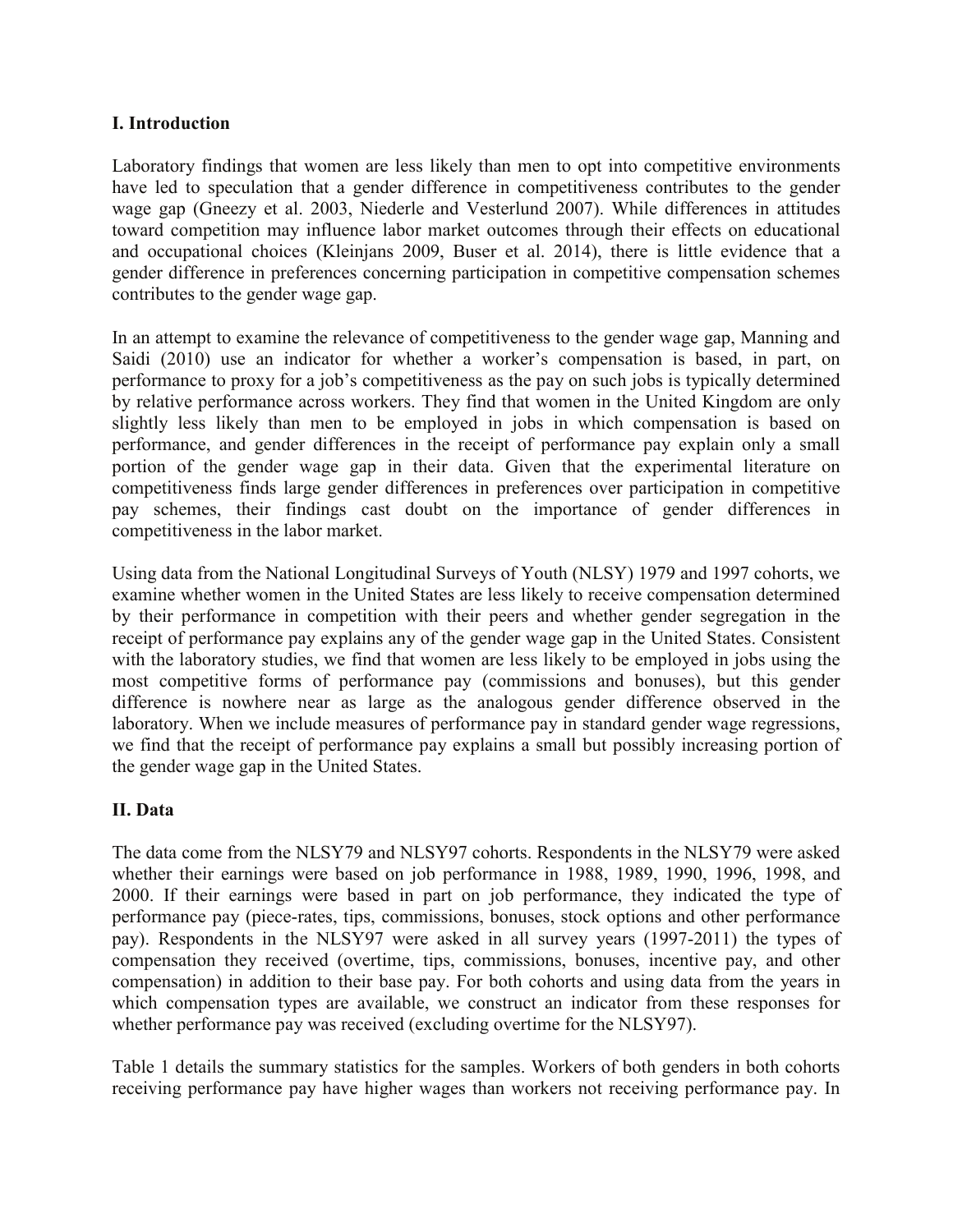the NLSY79, men are nearly five percentage points more likely to receive performance pay than women, but there is substantial heterogeneity in the type of performance pay received. Women are more likely to be working for tips but substantially less likely to be earning commissions, bonuses, and stock options. Women in the NLSY97 are actually slightly more likely to be working for performance pay—the definition of which is not strictly comparable to that in the NLSY79 due to survey differences—than their male peers, but this is driven by the fact that many women in this younger cohort are working for tips. As in the NLSY79, women in the NLSY97 are also less likely to be working for commissions and bonuses. Because commissions and bonuses are often won at the expense of other employees when sales cannot be shared and the bonus pool is fixed, we consider them to be more competitive forms of compensation than tips and other types of performance pay, and we separately analyze the receipt of the different types of performance pay and their effects on the gender wage gap in the next section. By contrast, Manning and Saidi (2010) disaggregate their performance pay measure by looking at gender differences in merit pay, piece-rates, and individual-based performance pay, but it is unclear a priori which of these compensation schemes is most competitive.

Table 1 also details the summary statistics for the controls used in the next section, which were chosen to match those used in Manning and Saidi (2010) as closely as possible. The only difference in the controls used in our studies is that the Manning and Saidi study incorporates firm effects, which is impossible in the NLSY. The inclusion of firm effects, however, appears to have had little influence on their findings, which we discuss below.

#### **III. Findings**

Table 2 reports the estimated marginal effects of being female on the probability of receiving different types of performance pay in various specifications of a probit model for both samples. Compared to Manning and Saidi (2010) who find that women are 1.2 percentage points less likely to receive performance pay conditional on personal characteristics, job characteristics, and occupation, women in the NLSY79 are 2.3 percentage points less likely to be working for performance pay than their male peers in a similar specification. Women in the NLSY97 are no less likely than men to be working for performance pay, but again this difference between cohorts is driven by differences in the definition of performance pay and the fact that young women are more likely than their young male peers and older workers to be working for tips.

Indeed, we see more similarities than differences across the cohorts in the female marginal effects when we examine well-defined performance pay-types controlling for personal characteristics, job characteristics and occupation. Women in the NLSY79 (NLSY97) are 1.5 (1.6) and 3.7 (1.8) percentage points less likely to be receiving compensation through commissions and bonuses, respectively, than their male peers, but 0.9 (2.8) percentage points more likely to be working for tips. Thus in both cohorts women are less likely to be working for the more competitive forms of performance pay—though as in Manning and Saidi (2010) this difference is not particularly large.

Manning and Saidi (2010) estimate that the contribution of performance pay to the gender wage gap is approximately half of one percentage point. To examine whether the gender differences in the receipt of competitive performance pay in table 2 translate into gender differences in wages,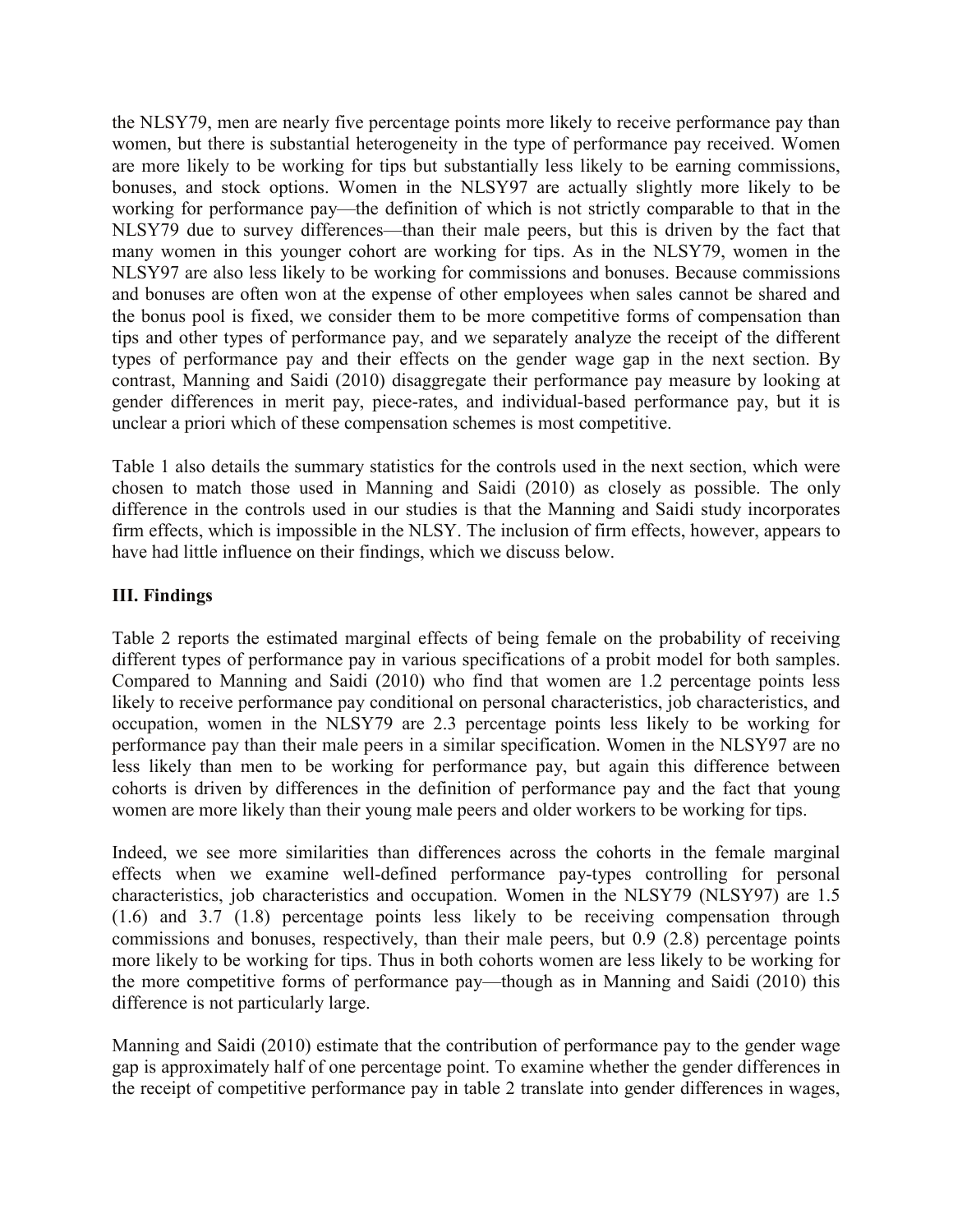table 3 reports the gender wage gap in our samples in specifications with and without each performance pay indicator. For the NLSY79, the performance pay indicator explains a small but non-zero portion of the unconditional gender wage gap. Controlling for personal and job characteristics and occupation, the receipt of performance pay explains 1.2 percent of the gender wage gap. For the NLSY97, controlling for performance pay actually results in a larger gender wage gap as performance pay is positively related to wages and women are more likely to receive performance pay (mainly tips).

Again though, the dissimilarity between the cohorts is primarily the result of aggregating different pay types. In both cohorts, the receipt of the most competitive forms of compensation explains a non-trivial portion of the gender wage gap. In the NLSY79 (NLSY97), the receipt of commissions and/or bonuses explains 3.6 (13.8) percent of the gender wage gap. If workers sort into jobs based on their preferences for competing with others, then the evidence in table 3 indicates that competitiveness explains a similar (larger) fraction of the gender wage gap in the United States in the NLSY79 (NLSY97) relative to what Manning and Saidi (2010) found in the United Kingdom.<sup>1</sup> That the contribution of the receipt of competitive compensation to the gender wage gap is larger in the more recent cohort may reflect the increasing fraction of jobs using performance pay and the fact that earnings from performance pay are more closely tied to observed and unobserved worker productivity than earnings from other forms of compensation (Lemieux et al. 2009). As a consequence of their higher propensity to work on jobs using competitive performance pay, men may have disproportionately benefited from the welldocumented increase in the returns to skill (Juhn et al. 1993).

#### **IV. Discussion**

In the laboratory, Niederle and Vesterlund (2007) and Dargnies (2012) find that women are 38 and 33 percentage points, respectively, less likely to opt into competitive tournaments than their male peers—electing to work for piece-rates instead. In the NLSY cohorts, we observe significantly less gender segregation in the receipt of competitive performance pay in the labor market than in the lab, and this gender difference accounts for a small portion of the gender wage gap. Questions for future research naturally follow. First, why is there a large difference in the importance of competitiveness in the laboratory and the labor market? One possibility is that while in the lab subjects choose between environments fully characterized by differences in competitiveness, in real life workers choose between jobs with many characteristics. A variety of different preferences over work conditions may be involved. Competitiveness may not be the most important preference where gender differences in the labor market are concerned, and further investigation of gender differences in preferences over work conditions seems warranted. Second, is performance pay a good proxy for the competitiveness of a job? While competition in the laboratory can be defined by compensation schemes, workers in many jobs compete for the next job, for the terms of the next contract, or for limited work opportunities. Indeed, the correlation between the receipt of performance pay and how competitive workers in an

<sup>&</sup>lt;sup>1</sup> We may understate the degree to which women opt out of competitive environments if workers sort based on their competitiveness when choosing occupations and industries. For both tables 2 and 3, however, we obtain similar estimates when we exclude industry and occupation from the controls (estimates available from the authors).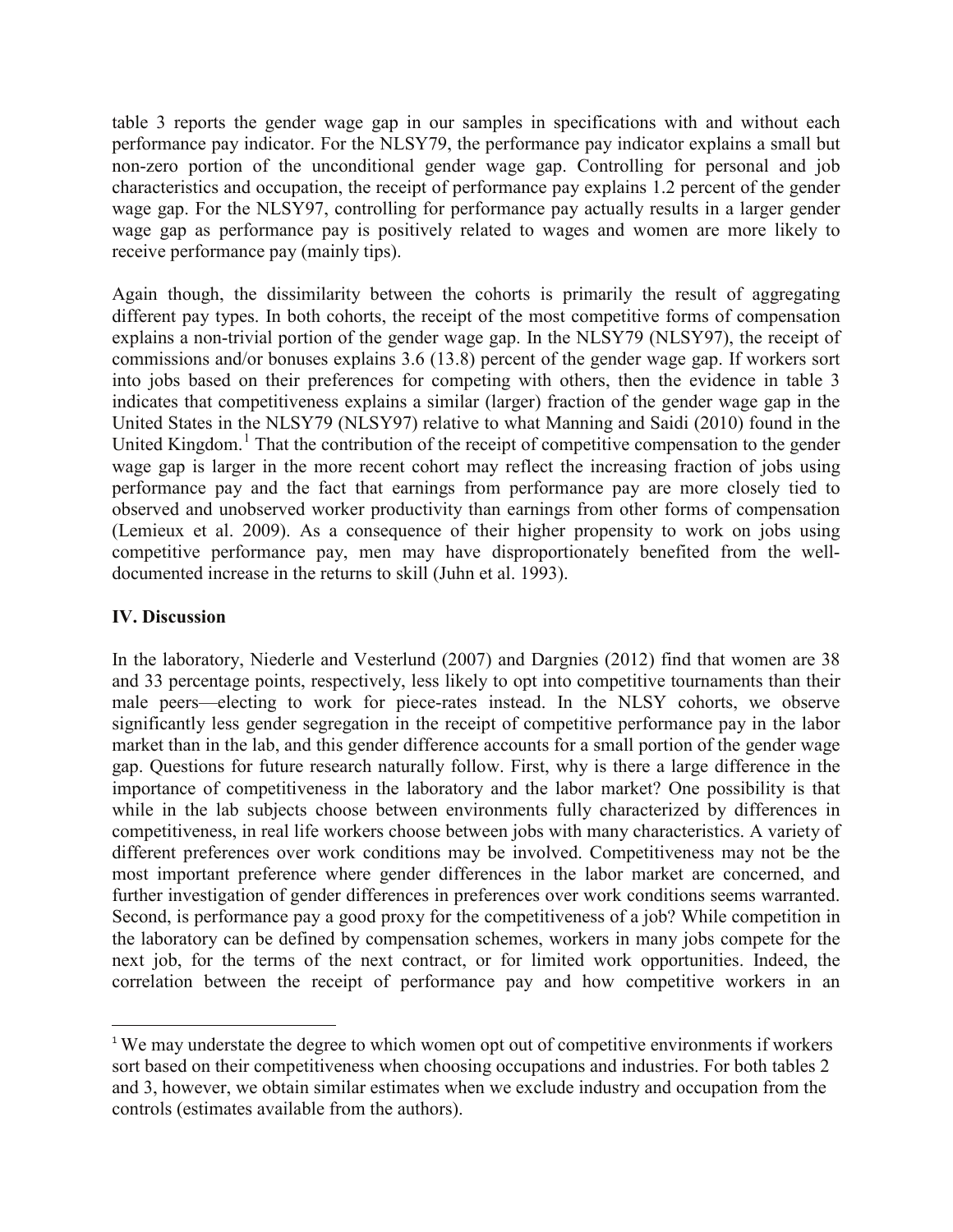occupation say their job is as measured in Occupational Information Network (O\*NET) data is only 0.18 (0.14) in our NLSY79 (NLSY97) sample. If performance pay is a poor proxy for the degree of competition on a job, then our findings and those of Manning and Saidi (2010) may dramatically understate the importance of competitiveness in the explaining the gender wage gap. Finally, in the labor market women may be constrained in the ability to compete by domestic responsibilities given that highly competitive jobs may require long hours and other sacrifices (Goldin 2014). Future research must take care not to conflate gender differences in the ability to compete in the labor market with gender differences in preferences for competition.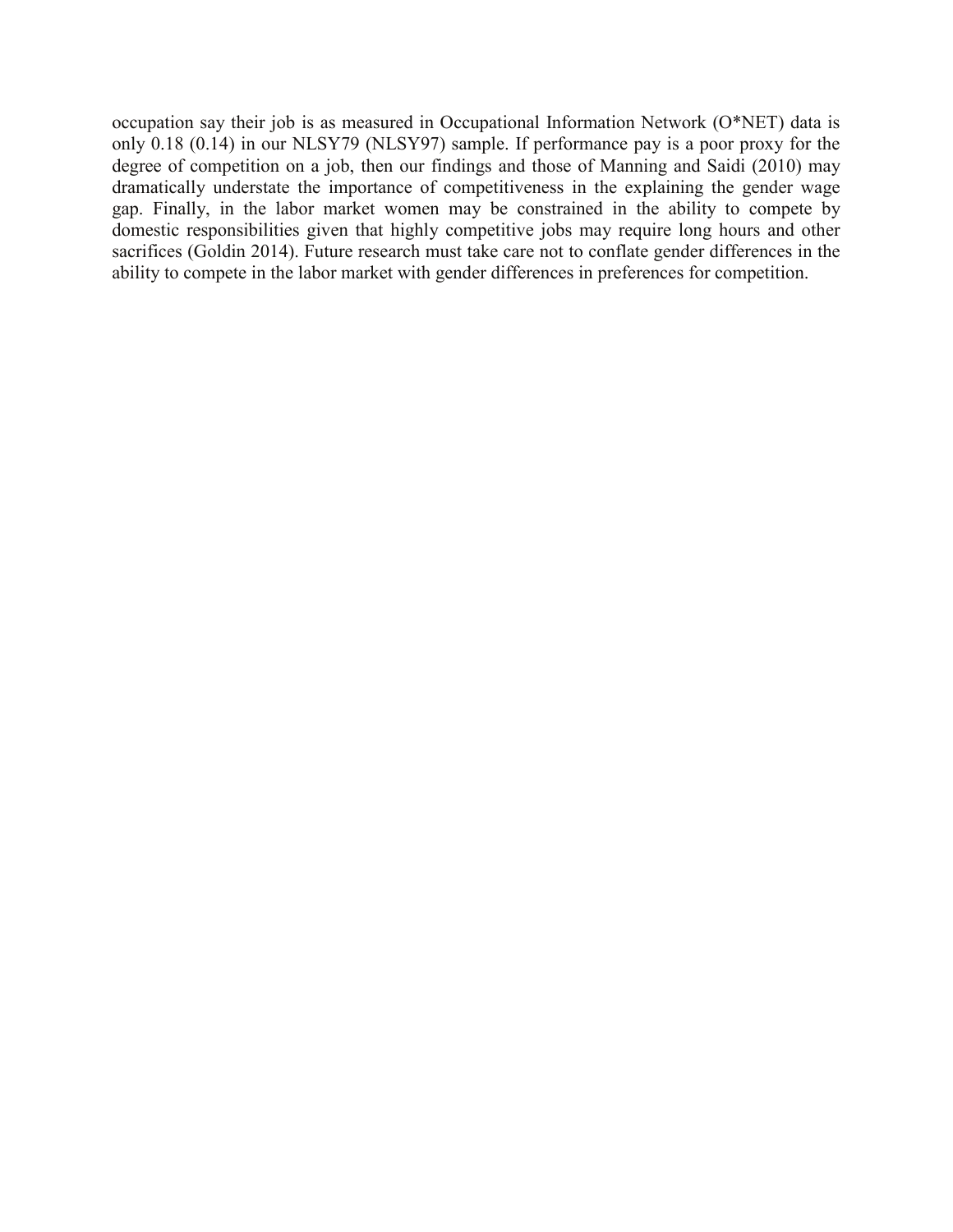#### **References**

- Buser, T., Niederle, M., and Oosterbeek, H. 2014. "Gender, Competitiveness, and Career Choices." *Quarterly Journal of Economics*, 129(3), pp. 1409–1447.
- Dargnies, M. 2012. "Men, too, Sometimes Shy Away from Competition: The Case of Team Competition." *Management Science*, 58 (11), pp. 1982-2000.
- Goldin C. 2014. ["A Grand Gender Convergence: Its Last Chapter.](http://scholar.harvard.edu/goldin/publications/grand-gender-convergence-its-last-chapter)" *American Economic Review*, 104 (4), pp.1091-1119.
- Gneezy, U., Niederle, M., and Rustichini, A. 2003. "Performance in Competitive Environments: Gender Differences." *Quarterly Journal of Economics*, 118 (3), pp. 1049-1074.
- Juhn, C., Murphy, K. and Pierce, B. 1993. "Wage Inequality and the Rise in Returns to Skill." *Journal of Political Economy*, 101, pp. 410–442.
- Kleinjans, K. 2009. "Do Gender Differences in Preferences for Competition Matter for Occupational Expectations?" *Journal of Economic Psychology*, 30, pp. 701-710.
- Lemieux, T., MacLeod, B., and Parent, D. 2009. "Performance Pay and Wage Inequality." *Quarterly Journal of Economics*, 124 (1), pp. 1-49.
- Manning, A. and Saidi, F. 2010. "Understanding the Gender Pay Gap: What's Competition Got to Do with It?" *Industrial and Labor Relations Review*, 63 (4), pp. 681-698.
- Niederle, M. and Vesterlund, L. 2007. "Do Women Shy Away from Competition? Do Men Compete Too Much?" *Quarterly Journal of Economics*, 122 (3), pp. 1067-1101.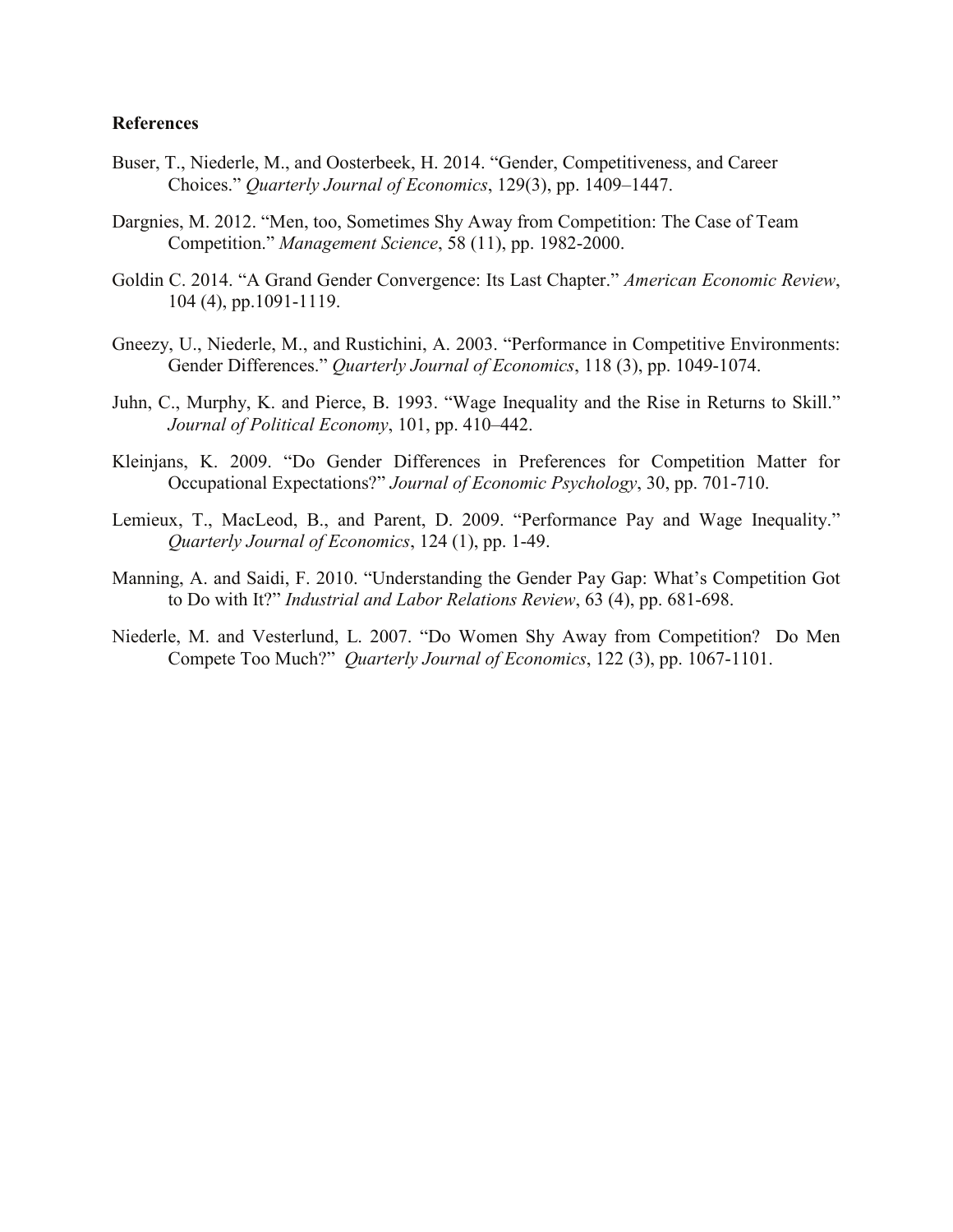|                         | NLSY79 sample |                |                  |                  | NLSY97 sample  |          |                  |          |          |                  |                |          |
|-------------------------|---------------|----------------|------------------|------------------|----------------|----------|------------------|----------|----------|------------------|----------------|----------|
|                         |               | Men            |                  | Women            |                |          | Men              |          |          |                  | Women          |          |
|                         |               |                | Performance pay? | Performance pay? |                |          | Performance pay? |          |          | Performance pay? |                |          |
| Variable                | All           | N <sub>0</sub> | Yes              | All              | N <sub>0</sub> | Yes      | All              | No       | Yes      | All              | N <sub>o</sub> | Yes      |
| Performance pay         | 0.245         |                |                  | 0.196            |                |          | 0.217            |          |          | 0.225            |                |          |
| Tips                    | 0.020         |                | 0.080            | 0.035            |                | 0.179    | 0.051            |          | 0.233    | 0.081            |                | 0.358    |
| Commissions             | 0.049         |                | 0.198            | 0.029            |                | 0.146    | 0.045            |          | 0.206    | 0.038            |                | 0.171    |
| <b>Bonuses</b>          | 0.151         |                | 0.612            | 0.109            |                | 0.550    | 0.123            |          | 0.565    | 0.101            |                | 0.451    |
| Stock options           | 0.026         |                | 0.105            | 0.014            |                | 0.069    |                  |          |          |                  |                |          |
| Piece-rate              | 0.027         |                | 0.111            | 0.024            |                | 0.118    |                  |          |          |                  |                |          |
| Other performance pay   | 0.027         |                | 0.108            | 0.020            |                | 0.099    |                  |          |          |                  |                |          |
| Incentive pay           |               |                |                  |                  |                |          | 0.028            |          | 0.131    | 0.028            |                | 0.124    |
| Other compensation      |               |                |                  |                  |                |          | 0.004            |          | 0.018    | 0.004            |                | 0.020    |
|                         |               |                |                  |                  |                |          |                  |          |          |                  |                |          |
| Log-hourly wage         | 2.533         | 2.495          | 2.648            | 2.337            | 2.331          | 2.363    | 2.417            | 2.340    | 2.696    | 2.311            | 2.234          | 2.576    |
|                         | [0.615]       | [0.594]        | [0.664]          | [0.598]          | $[0.582]$      | [0.659]  | $[0.612]$        | [0.572]  | [0.667]  | [0.550]          | [0.499]        | [0.627]  |
| High school graduate    | 0.460         | 0.479          | 0.401            | 0.433            | 0.432          | 0.438    | 0.394            | 0.408    | 0.341    | 0.333            | 0.342          | 0.303    |
| Some college            | 0.192         | 0.189          | 0.199            | 0.260            | 0.261          | 0.257    | 0.217            | 0.211    | 0.240    | 0.240            | 0.230          | 0.275    |
| College/graduate degree | 0.194         | 0.169          | 0.272            | 0.220            | 0.223          | 0.207    | 0.194            | 0.173    | 0.267    | 0.289            | 0.289          | 0.291    |
| <b>Black</b>            | 0.261         | 0.273          | 0.224            | 0.272            | 0.281          | 0.236    | 0.211            | 0.212    | 0.206    | 0.245            | 0.261          | 0.189    |
| Hispanic                | 0.180         | 0.182          | 0.175            | 0.168            | 0.169          | 0.162    | 0.231            | 0.236    | 0.215    | 0.219            | 0.226          | 0.194    |
| Work experience         | 11.962        | 11.849         | 12.312           | 11.138           | 11.122         | 11.203   | 6.753            | 6.565    | 7.430    | 6.712            | 6.557          | 7.247    |
| (years)                 | [5.087]       | [5.080]        | [5.093]          | [5.128]          | [5.136]        | [5.095]  | [3.342]          | [3.343]  | [3.248]  | [3.250]          | [3.253]        | [3.183]  |
| Tenure (weeks)          | 232.16        | 234.08         | 226.25           | 225.21           | 227.30         | 216.64   | 127.97           | 123.90   | 142.61   | 122.78           | 119.72         | 133.36   |
|                         | [236.78]      | [238.59]       | [231.05]         | [231.15]         | [232.86]       | [223.85] | [116.59]         | [115.76] | [118.40] | [110.20]         | [108.64]       | [114.80] |
| Married                 | 0.555         | 0.551          | 0.566            | 0.552            | 0.556          | 0.535    | 0.231            | 0.226    | 0.249    | 0.288            | 0.283          | 0.304    |
| Has children            | 0.490         | 0.492          | 0.485            | 0.650            | 0.661          | 0.607    | 0.322            | 0.332    | 0.287    | 0.433            | 0.439          | 0.410    |
| Log number of           | 4.079         | 4.106          | 3.995            | 4.260            | 4.298          | 4.103    | 3.629            | 3.588    | 3.776    | 3.656            | 3.658          | 3.646    |
| employees               | [2.237]       | [2.234]        | [2.245]          | [2.231]          | [2.231]        | [2.221]  | [1.920]          | [1.926]  | [1.892]  | [1.890]          | [1.916]        | [1.798]  |
| Government sector       | 0.124         | 0.152          | 0.038            | 0.176            | 0.204          | 0.063    | 0.081            | 0.096    | 0.028    | 0.117            | 0.141          | 0.036    |
| Union or CBA            | 0.220         | 0.245          | 0.140            | 0.177            | 0.190          | 0.121    | 0.138            | 0.154    | 0.080    | 0.108            | 0.125          | 0.047    |

#### **Table 1: Summary statistics for the estimation samples**

Note: Standard deviations in brackets. There are 18,199 (15,629) person-year observations for men (women) in the NLSY79, and 15,395 (14,548) person-year observations for men (women) in the NLSY97. Wages were deflated to 1998 dollars using the CPI for urban consumers before taking logs. In both samples, observations were restricted to workers over age 18 who were working and not enrolled in school in the week of their interview and who had no missing values for the variables in the table above as well as the industry and occupation of the respondent's job.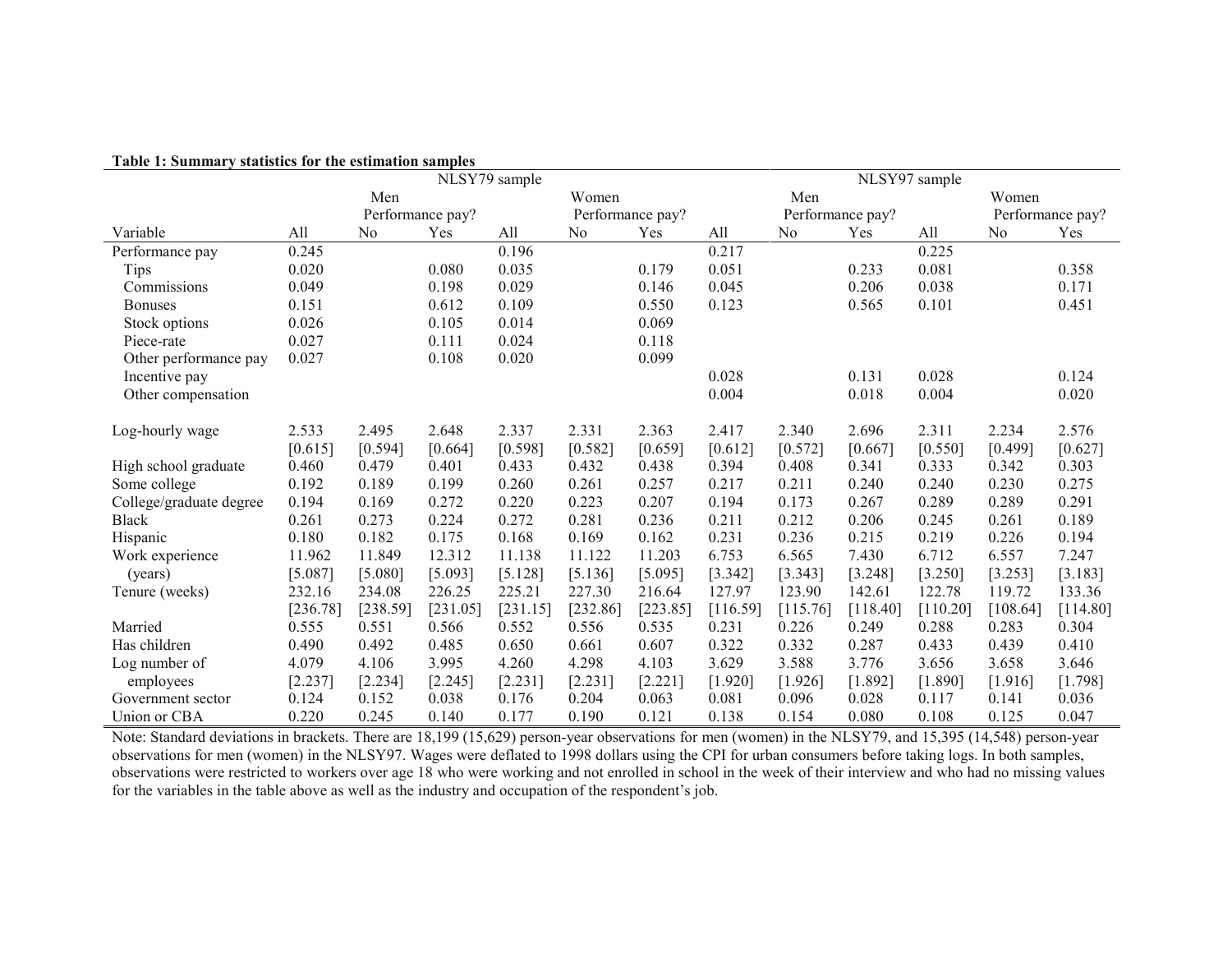|                       |          | Female marginal effect |                 |                 |                |
|-----------------------|----------|------------------------|-----------------|-----------------|----------------|
|                       |          |                        | Personal        | Job             | Occupation     |
| Dependent variable    | NLSY79   | NLSY97                 | characteristics | characteristics | dummies        |
| Performance pay       | $-0.049$ | 0.007                  | No.             | N <sub>0</sub>  | N <sub>0</sub> |
|                       | [0.006]  | [0.008]                |                 |                 |                |
| Performance pay       | $-0.048$ | 0.009                  | Yes             | No              | N <sub>0</sub> |
|                       | [0.007]  | [0.008]                |                 |                 |                |
| Performance pay       | $-0.034$ | 0.010                  | Yes             | Yes             | No             |
|                       | [0.007]  | [0.008]                |                 |                 |                |
| Performance pay       | $-0.023$ | 0.009                  | Yes             | Yes             | Yes            |
|                       | [0.007]  | [0.008]                |                 |                 |                |
| Tips                  | 0.009    | 0.028                  | Yes             | Yes             | Yes            |
|                       | [0.002]  | [0.004]                |                 |                 |                |
| Commissions           | $-0.015$ | $-0.016$               | Yes             | Yes             | Yes            |
|                       | [0.003]  | [0.004]                |                 |                 |                |
| <b>Bonuses</b>        | $-0.037$ | $-0.018$               | Yes             | Yes             | Yes            |
|                       | [0.005]  | [0.005]                |                 |                 |                |
| Stock options         | $-0.008$ |                        | Yes             | Yes             | Yes            |
|                       | [0.002]  |                        |                 |                 |                |
| Piece-rate            | 0.011    |                        | Yes             | Yes             | Yes            |
|                       | [0.003]  |                        |                 |                 |                |
| Other performance pay | $-0.006$ |                        | Yes             | Yes             | Yes            |
| Incentive pay         | [0.002]  | $-0.0002$              | Yes             | Yes             | Yes            |
|                       |          | [0.003]                |                 |                 |                |
|                       |          | 0.0002                 | Yes             | Yes             | Yes            |
| Other compensation    |          | [0.001]                |                 |                 |                |
|                       |          |                        |                 |                 |                |

**Table 2: Probit estimates of marginal effect of being female on whether performance pay received** 

Note: The sample sizes are 33,828 and 29,943 for the NLSY79 and NLSY97, respectively. The standard errors reported in brackets are robust to heteroskedasticity at the respondent level. The dependent variable in the first four rows is an indicator for whether a respondent's compensation includes any performance pay. Performance pay includes tips, commissions, bonuses, stock options, piece-rates, and other performance pay in the NLSY79, while in the NLSY97 performance pay includes tips, commissions, bonuses, incentive pay, and other compensation. The dependent variables in the remaining rows are indicators for whether the respondent's compensation includes the particular performance pay-type associated with the row. Personal characteristics include education, race, experience, tenure, marital status, and whether the respondent has children. Job characteristics include industry, the log of the number of employees at a respondent's job, whether the job is in government, and whether the worker's contract is determined by a union or collective bargaining agreement.